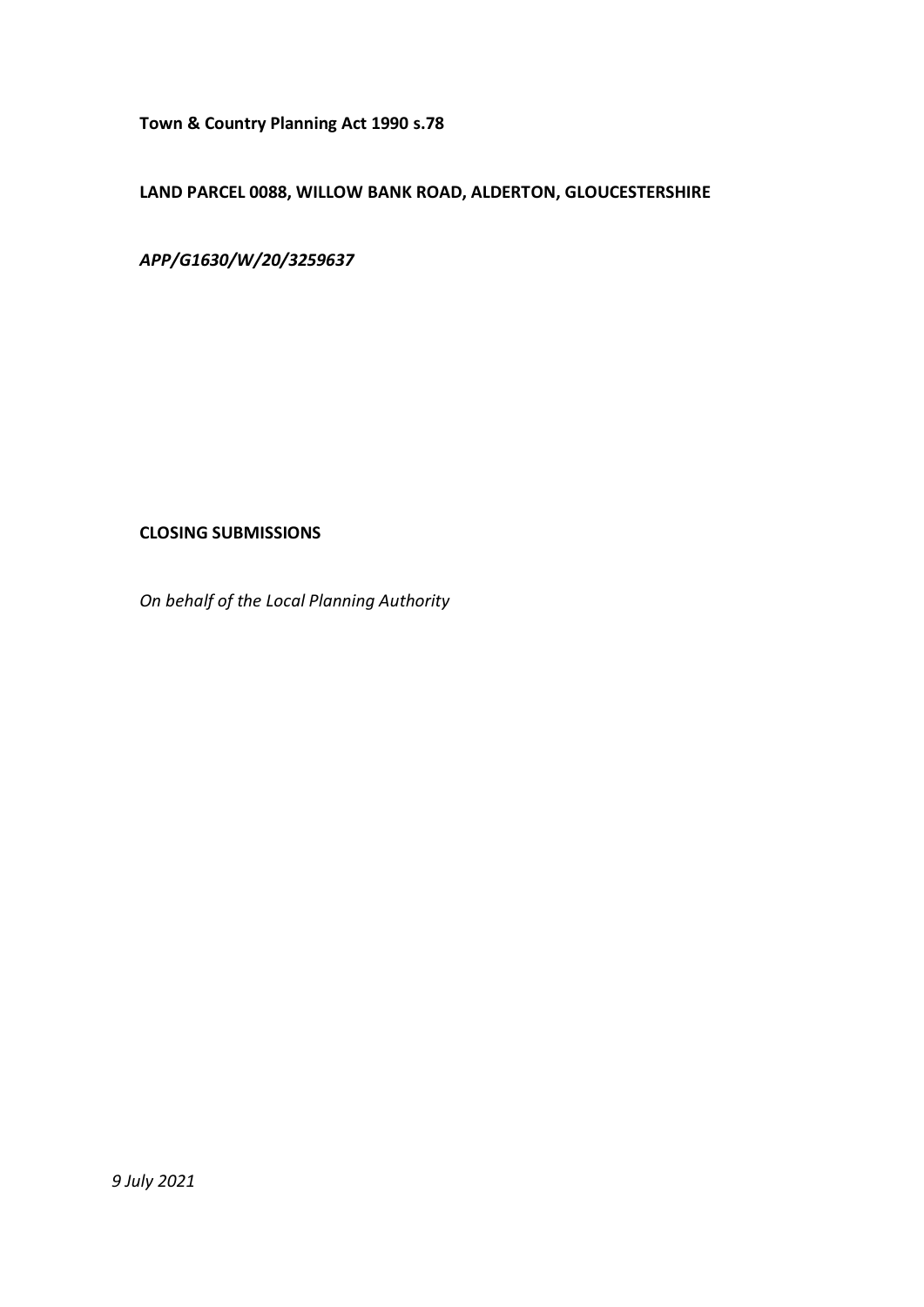- 1. These closing submissions are necessarily a summary of the key points of the Council's case. They do not rehearse all of the evidence, address every point of controversy, or descend to the level of detail that at times the evidence did.
- 2. The obvious starting point is that these proposals are contrary to the development plan and unless you identify sufficient material considerations to justify a grant of permission, they must be refused.
- 3. Perhaps the primary such consideration is the tilted balance. If you find that the harms do not significantly and demonstrably outweigh the benefits here, judged against the policies of the Framework, then it is common ground that you should allow the appeal and grant planning permission.
- 4. The LPA say that is not the conclusion you should reach:
	- a. The proposals cause obvious and significant harm to landscape character and have a harmful visual impact; they are clearly contrary to the development plan in this respect, and are also contrary to the NPPF;
	- b. In addition they would cause harm to social cohesion in the village of Alderton, *including* because they would amount to a disproportionate expansion of the village when considered cumulatively with other recent development there, but also because of their relationship with the spatial strategy of the development plan, in particular the Alderton Neighbourhood Plan;
	- c. They cause harm by being contrary to the plan-led system; and
	- d. There is further, albeit modest, harm caused by the proposed mix of housing, which when understood in context provides the wrong mix given local needs.
- 5. Accepting entirely that you will give at least significant weight to the housing land supply shortfall in Tewkesbury (more, if you agree with the Appellant that the shortfall is larger than that described by Ms Millman's evidence), and that the proposals would bring other benefits as largely agreed between the parties, nonetheless those harms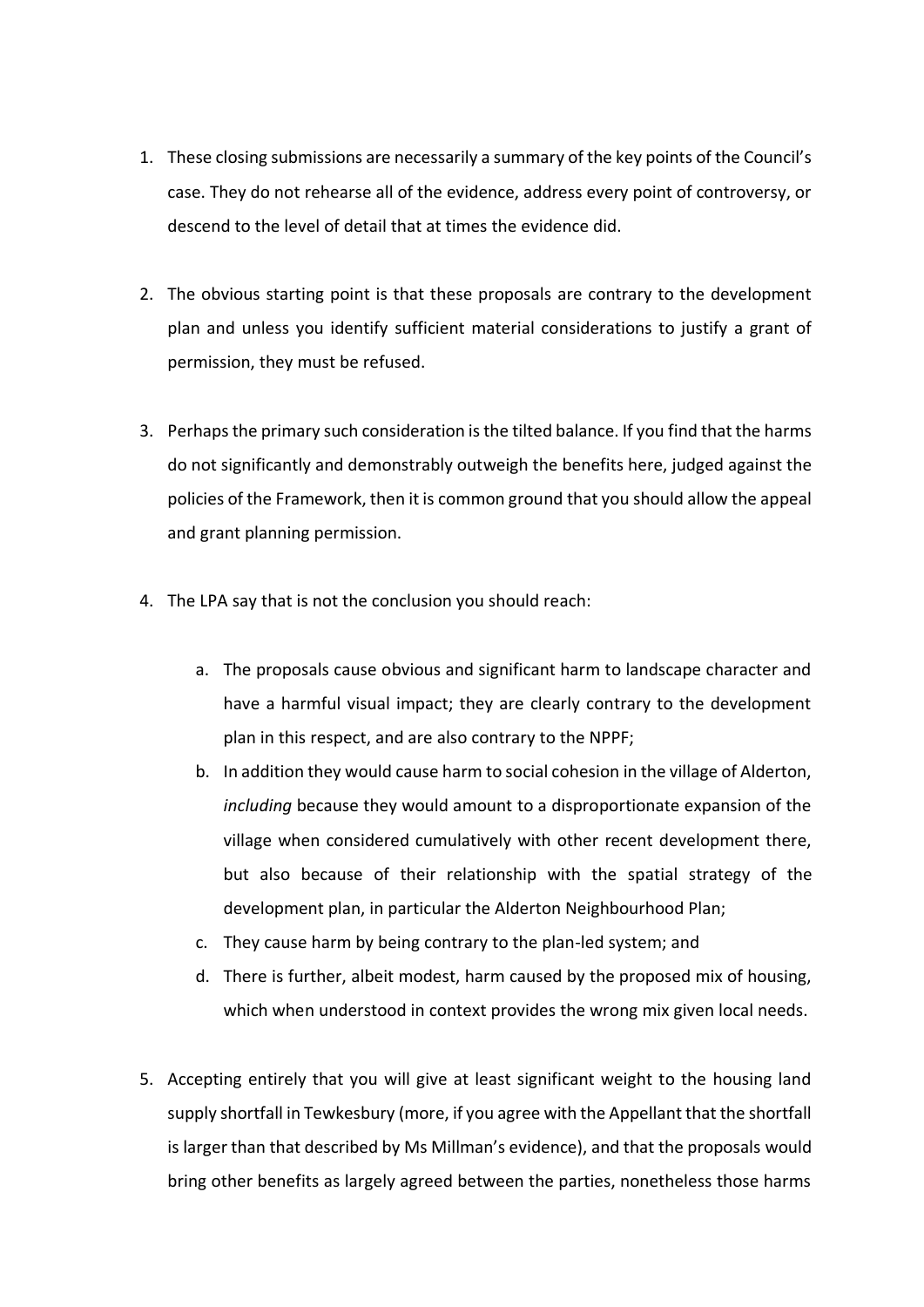do significantly and demonstrably outweigh the benefits, and permission should be refused.

### Landscape and visual harm

- 6. It is common ground that the proposals cause landscape and visual harm. The controversy is the extent of it. As Mr Ryder set out in the Round Table session, the harms are:
	- i. The proposals cause harm to an identified feature of importance within the Special Landscape Area;
	- ii. They cause harm to the southern setting of the village;
	- iii. They cause harm to the character of Willow Bank Road;
	- iv. They harm views from the B4077 to the village, which views are identified as being of importance by those who live in the area; and
	- v. There is some harm to the views of the southern AONB as one leaves the village on Willow Bank Road.
- 7. I take each, briefly, in turn.
- 8. Firstly, it makes sense to take the first and second points together. The SLA policy (LND2) requires special attention to be paid to the protection and enhancement of its character; the emerging TBP policy (to which moderate weight should be attached) focuses on significant features of the area. This point really comes down to this:
- In the Toby Jones study of landscape character, the author identifies the appeal site as a component of area ALD-01, and says in landscape terms that "*the openness between the settlement edge and the small stream remains an important characteristic<sup>1</sup> ";*

<sup>1</sup> Internal page 70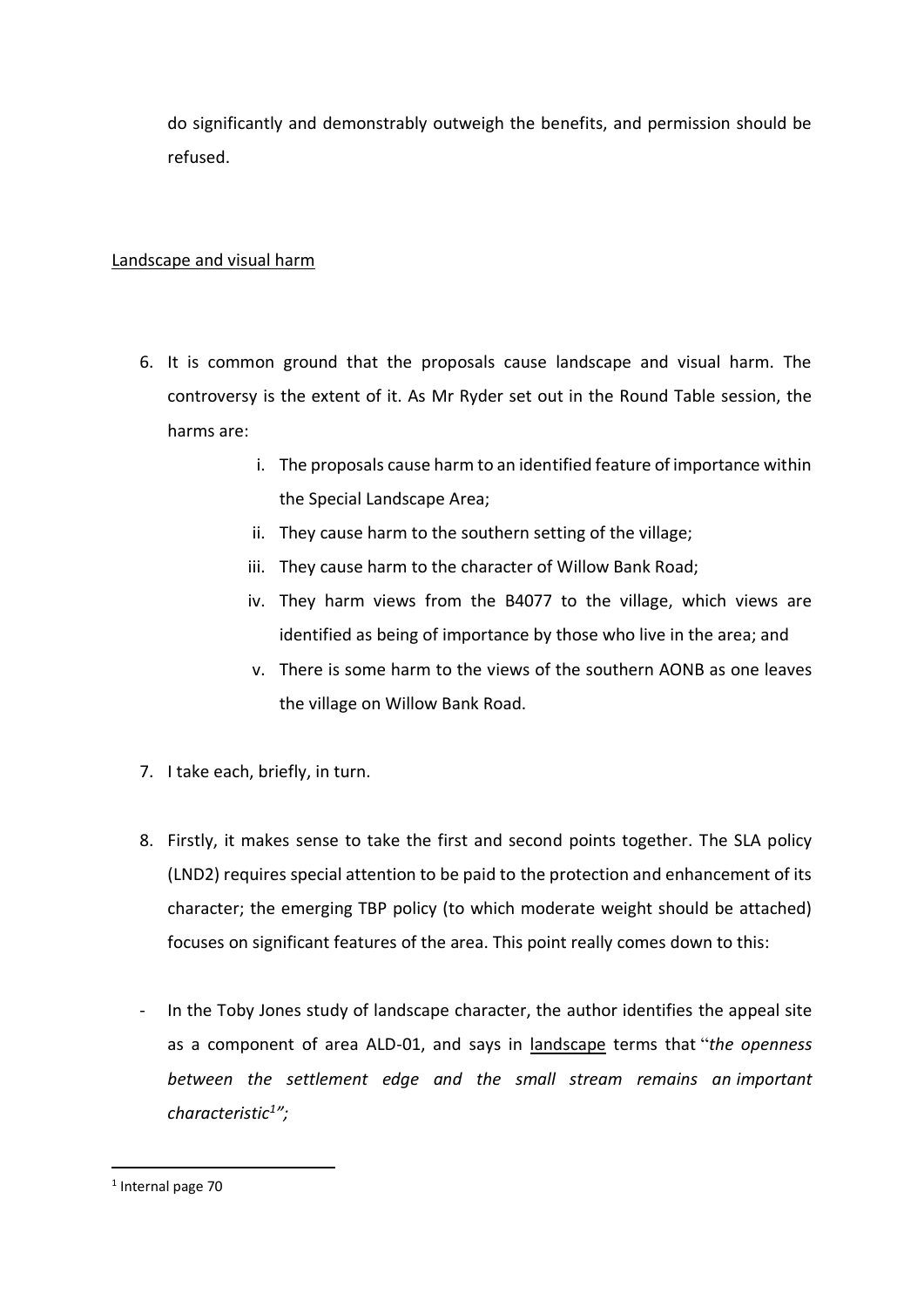- In the decision about Fletcher's Close to the north<sup>2</sup>, Inspector Manning repeated that observation, and said (correctly) that that scheme would retain that openness, reducing its harm<sup>3</sup>;
- It is self-evident that this scheme would not retain that openness, despite Mr Harris insisting that it would. You will no doubt reach a common sense conclusion on this.
- 9. Mr Ryder's assessment is at §7.3-7.10 and is obviously balanced, and sensible.
- 10. In terms of the southern setting of the village, the same decision is central:
- Inspector Manning also said that that development would '*in essence, square off the village*', thereby reducing its harm. Again, this development would not – it would extend the built form substantially further down Willow Bank Road to the south.
- In the same context, Mr Harris was keen to point out that these proposals would 'resolve' the presently 'harsh' edge to the Fletcher's Close development. Two points: first, it is unattractive to say the least to rely on an unsatisfactory detail of a development carried out by these very developers<sup>4</sup>, in seeking to justify the proposals at hand; second, the edge to Alderton provided by Fletchers Close has not yet had time to mature and as such it is too soon to judge it: for contrast, even on Mr Harris' best case, it will 8 years before this scheme's landscape mitigation has its desired softening effect. Fletcher's Close has not had that time. It also appears not to have had the full benefit of its proposed landscaping measures being implemented<sup>5</sup>.

11. Mr Ryder's assessment is at §7.11 to 7.24. Again, it is balanced, and sensible.

 $2$  CDI.2

<sup>3</sup> Para 38

<sup>4</sup> And supported by an LVIA from the same practice, Tyler Grange, as the one which supports this scheme, the conclusions of which Mr Harris broadly adopts here.

<sup>5</sup> Mr Instone's point that the hedge required to run along the southern boundary does not appear to be fully in place.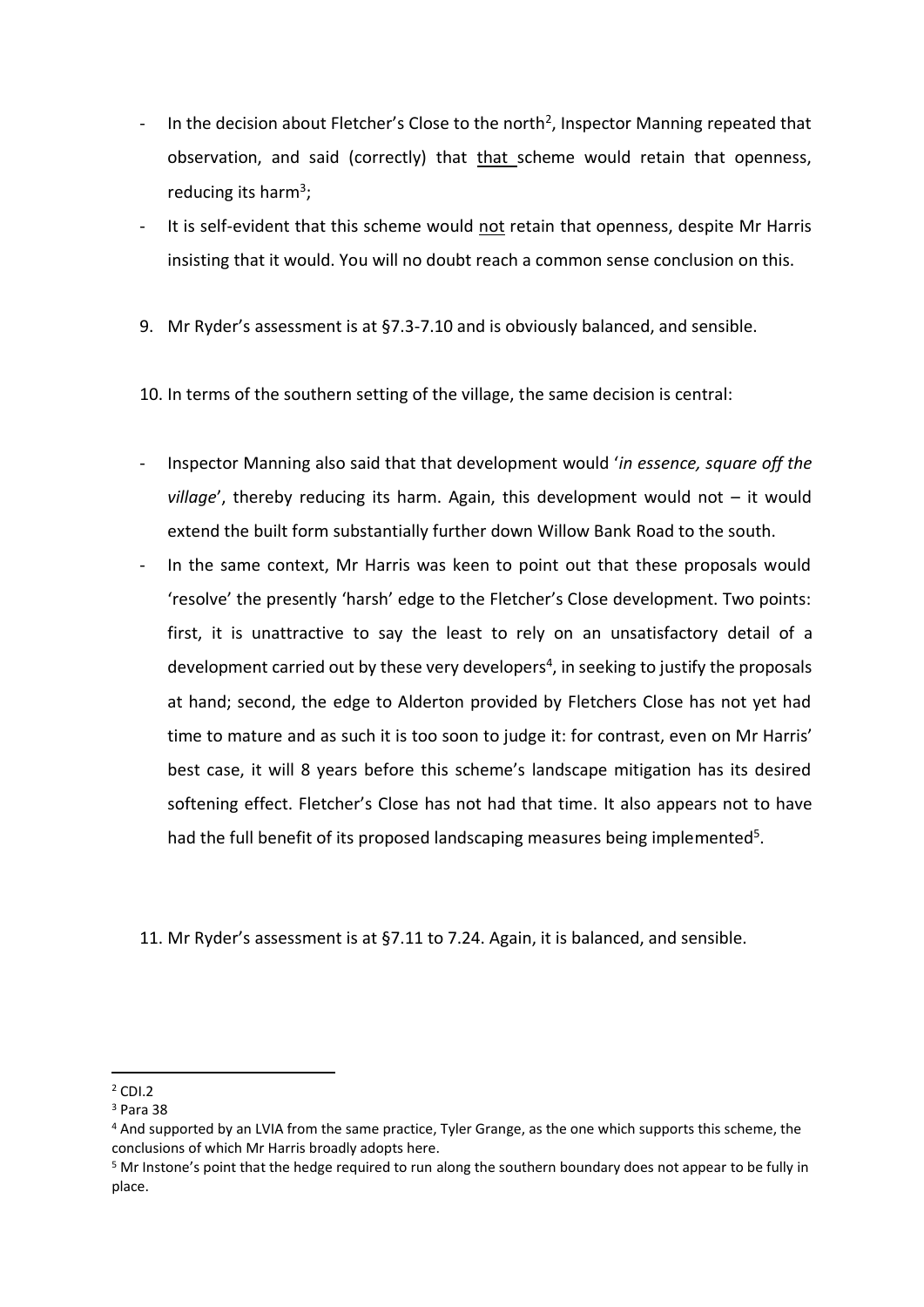- 12. The effect on Willow Bank Road will be obvious for you to judge on your site visit and does not benefit from further description. Mr Ryder is obviously correct to say that a substantial proportion of the presently-rural gateway to the village would be changed by the proposals, not least the removal of 53m of hedgerow in order to facilitate the access. A good impression of the point can be gained from Mr Ryder's viewpoint Ex5.
- 13. His analysis is at §7.25 to 7.37 and the same description applies.
- 14. As to views of the village, the ALD-01 parcel of land is identified in the Toby Jones study as being of high visual sensitivity, in large part because of the relationship between the B4077 and the village. The parcel '*provides the foreground setting to the settlement edge*'. Appendix D of the Neighbourhood Plan is a study of what those who live here consider important by way of views. Not only is there strong support for the retention of key views generally, but View G was also the 'key view' most prized by those who responded. There isn't any real doubt about what View G is: Mr Ryder's §6.18 extracts the two representative photographs, and the plan at p.90 of the ANDP indicates (stylistically) where that view is to be taken from. It is across the appeal site. It is one of (if not the key) "*significant views in and out of the settlement*" required to be preserved by ANDP Policy LC2.
- 15. The appeal proposals would significantly change that view, bringing built form down the hill to the stream. The harm is obvious, and explained by Mr Ryder's proof at §7.38- 7.52.
- 16. Lastly, the harm to the view of the southern AONB. The view to the northern AONB is considered to be no more than moderate/minor, but the harm to views to the south is greater: Mr Ryder addresses this at §7.56 to 7.61. For easily understood reasons, he concludes that the proposals would cause moderate adverse visual change to this view.
- 17. Overall, Mr Ryder offers the most convincing appraisal of the effects of these proposals. That Mr Harris felt constrained to describe the proposals as somehow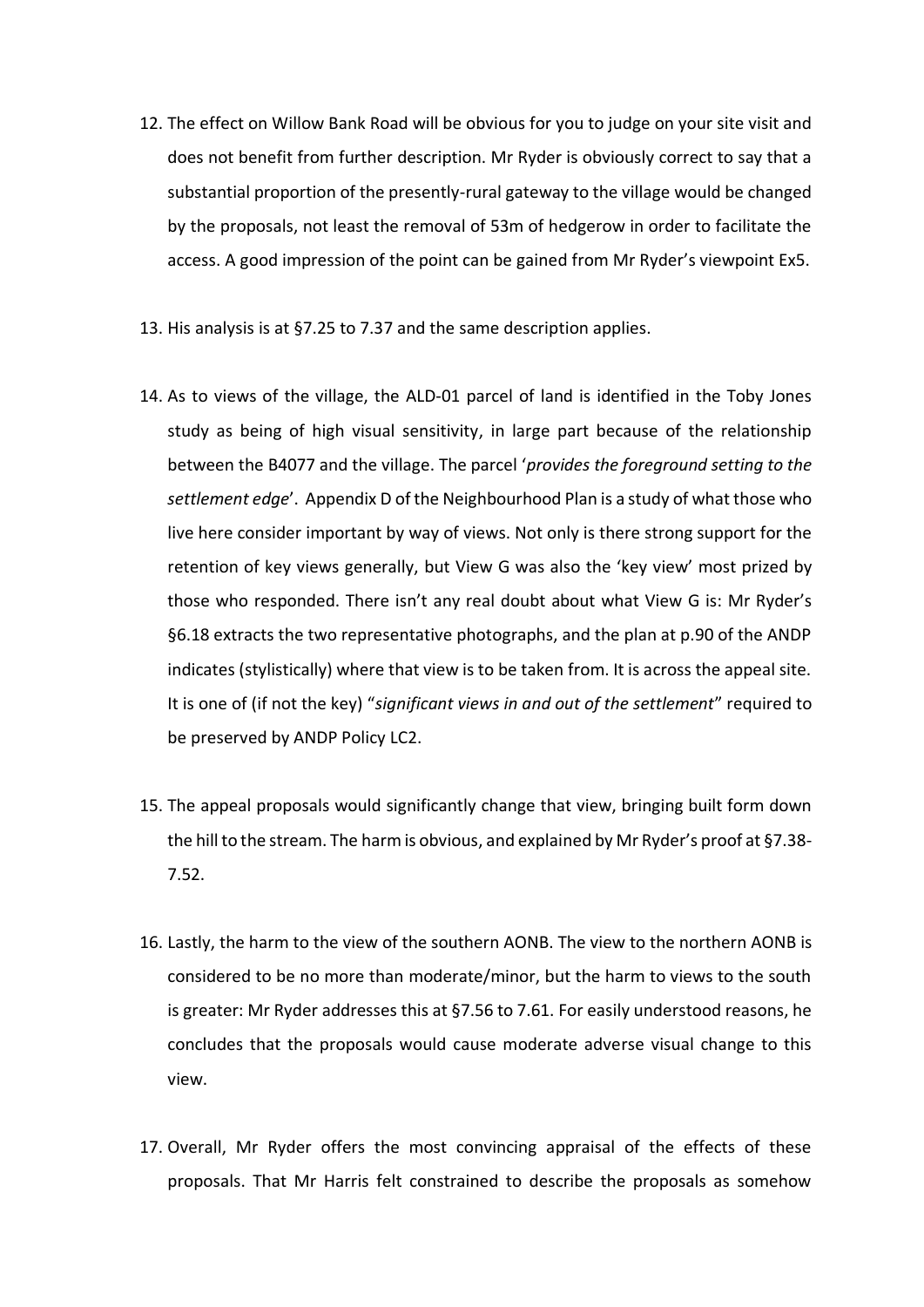offering a landscape *benefit*, 'greening up' the southern edge of the village, was an indication of how far from the required balance he had allowed himself to drift.

18. If you agree with Mr Ryder, the proposals are in conflict with policy SD6 of the JCS, LND2 of the local plan and LC2 of the ANDP, as well as with LAN1 of the emerging TBP. The harm is significant.

### Spatial Strategy

- 19. The proposals are *additionally* in conflict with the spatial strategy in the development plan, which comprises (for this case) the JCS and the Neighbourhood Plan. That strategy – as described in the JCS – directs proposals such as this one – for market and affordable housing on a greenfield site outwith settlement boundaries – to policy SD10, which it is common ground it cannot satisfy.
- 20. It is a strategy that was found sound, as a spatial approach to meeting housing needs in Tewkesbury. It was found sound even though one of its component parts was the existence of a 'shortfall' against identified needs, to be 'made up' before the end of the plan period by a review; and another of its component parts was to leave nonstrategic land allocations to the District Plans, none of which were adopted at the time, and all of which were expected only at some point in the future. It is crucial context to understand that this was the strategy found sound by the Inspector<sup>6</sup>.
- 21. It is why it was surprising to hear Mr Hutchison return in  $xx in$  answer to what felt like the majority of my questions – to the fact that the plan has a shortfall within its housing numbers: it does, it always has, and that it did (and does) has not caused either the JCS inspector or the TBP inspector to doubt the soundness of the strategy

<sup>6</sup> See JCS (CDE.1) at para 1.5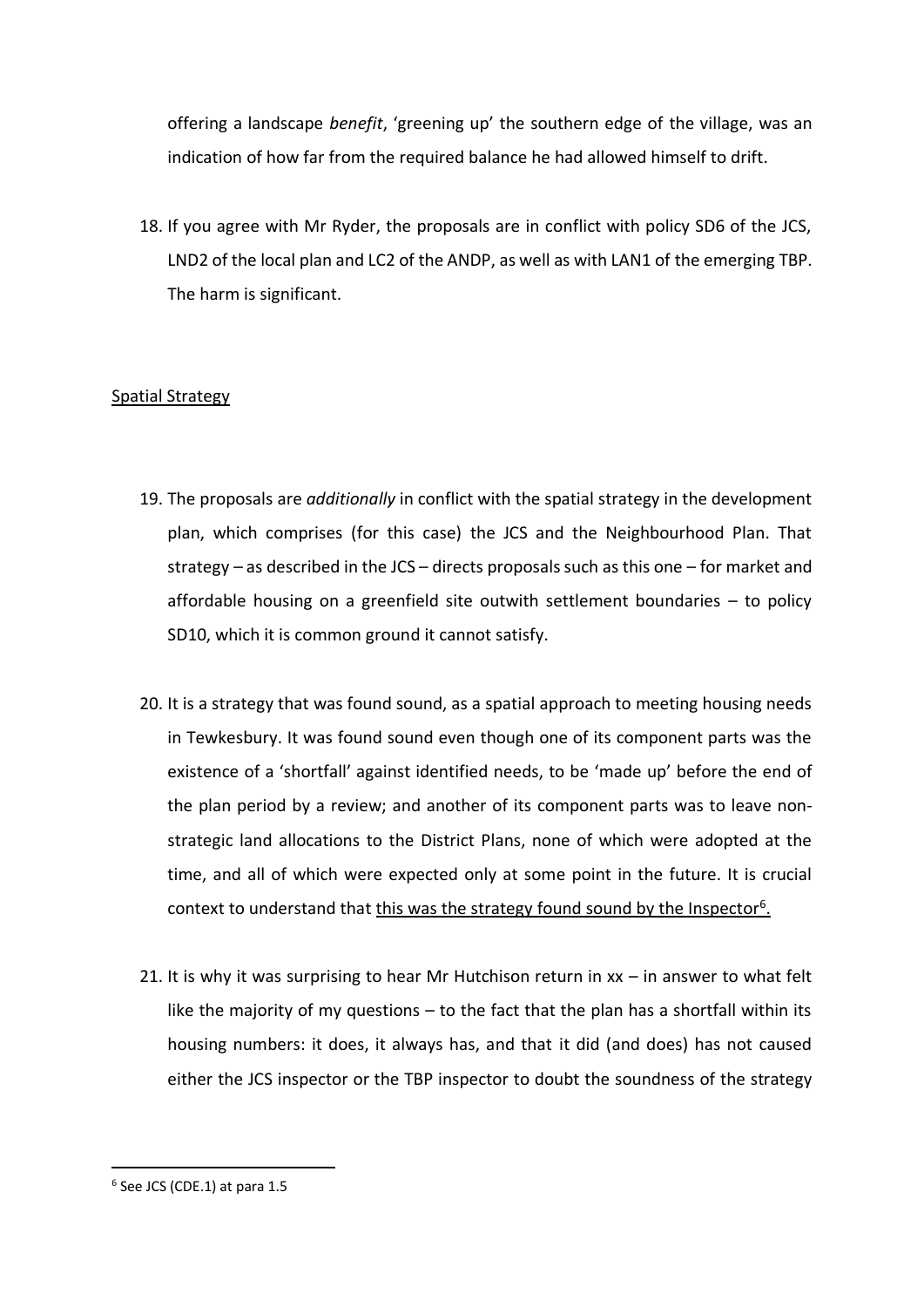with that feature integral to it. In simple terms, it is not much of a point to dismiss<sup>7</sup> a spatial strategy that was found sound in December 2017, on the basis that one of its intrinsic features still exists<sup>8</sup> in 2021.

- 22. What is 'critical' (as the JCS says at 7.1.19) is that the shortfall is addressed over the plan period. On adoption, that 'critical' requirement was envisaged to be achieved by a partial review; for perfectly understandable reasons (essentially set out at  $2.2 - 2.3$ of the Issues and Options paper<sup>9</sup> which was published in October 2018) that has been subsumed into a wider review of the JCS. Mr Hutchison wishes to describe this as the partial review having been 'abandoned'. The adjective is unimportant: what matters is whether the mechanism will deliver the 'critical' objective of addressing the shortfall in Tewkesbury within the (current) plan period -i.e., by 2031.
- 23. We cannot *know* that it will, but we can say:
	- a. The 'shortfall' (in essence the number of new homes that must be identified and planned for by that review) has already fallen from 2455 on adoption, to 1525 by December 2020<sup>10</sup> and will, on adoption of the TBP, fall yet further  $$ whether to 563 as found by the Inspector, or to 726 contended for by Mr Tiley. The point is that it is falling;
	- b. One key contributor to that direction of travel is the success of the Borough Plan process in identifying considerably more land for housing than was envisaged by the JCS: at least 1017 rather than the 315 envisaged; and
	- c. Another is the good recent record of delivery, which shows that to date at least, there are positive signs of land being identified (admittedly some only after an appeal) on which new homes can be delivered.

 $9$  CDE.3

 $7$  Mr Hutchison says at 6.45 that it "must give way".

<sup>8</sup> Not to mention that the feature – the shortfall – is substantially smaller now than on adoption, and likely to shrink substantially more on adoption of the TBP

<sup>10</sup> See DCF.7 at Table 1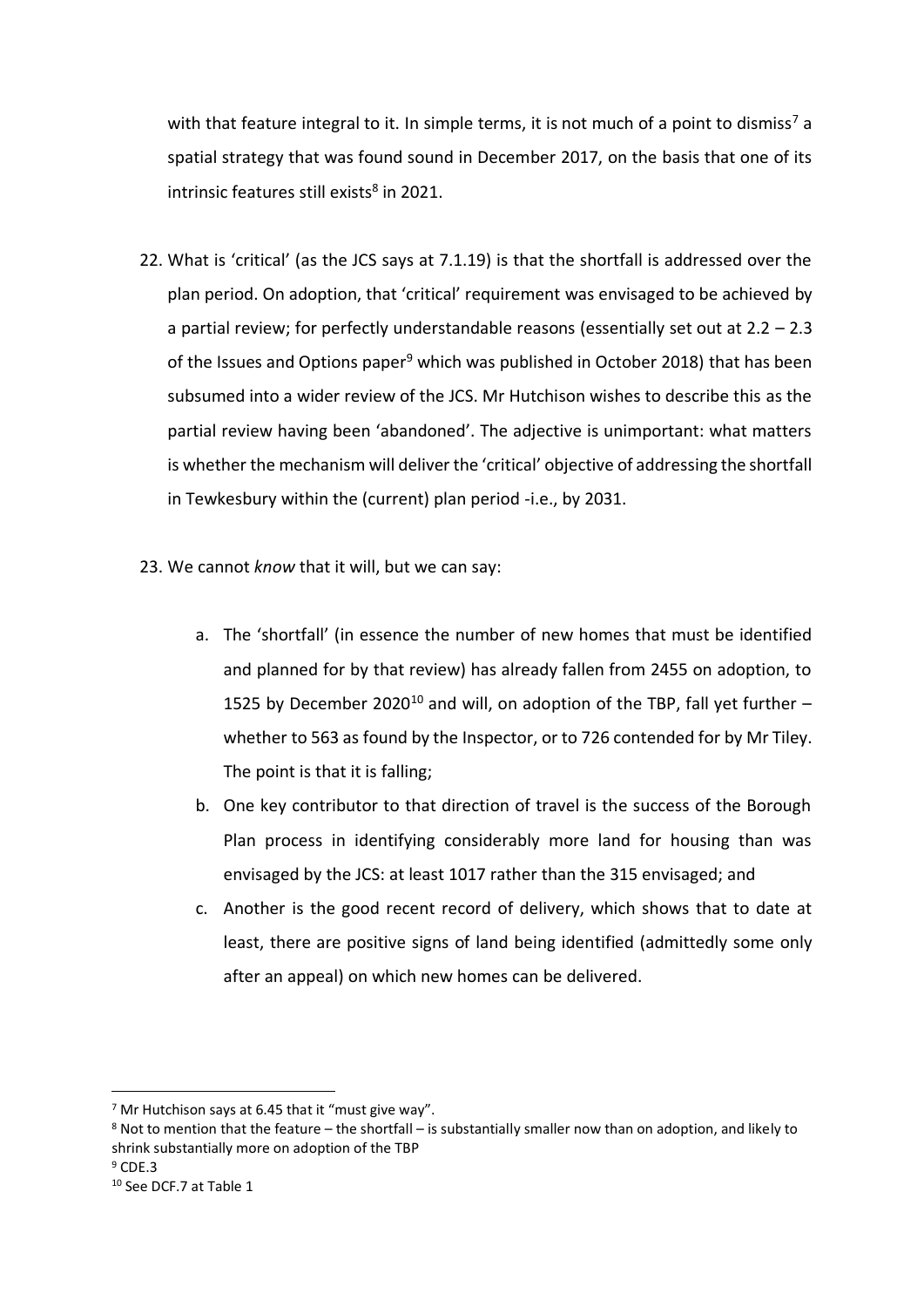- 24. There is no magic to this point: you cannot say the 'critical' objective will definitely be achieved, but in truth and on balance there is no more reason to doubt it now than there was in December 2017, when the strategy including it was adopted as sound.
- 25. All of that said, there is *presently* no five year supply of housing land. I deal with the extent of the shortfall later, but it is undeniable (and is not denied) that the absence of such a supply means that the non-conformity of the proposals with the spatial strategy of the plan cannot attract full weight. In simple terms, it helps these proposals that the LPA need more land for housing. The issue is the extent of that help.
- 26. The right conclusion must be that it attracts moderate weight against the proposals. It remains the strategy of the development plan; only by following it can you achieve plan-led delivery; it was found sound – including with its shortfall – fairly recently; and signs since adoption, in Tewkesbury at least, have been reasonably positive. On the other hand, there is no five year supply and so to meet that aspect of national policy, sites that do not comply with the strategy must be found. This is one – there will no doubt be other candidates – but that observation does not result in the spatial strategy being 'set to one side', or disregarded. A breach of it continues to attract weight. The Council says that is moderate weight.

### Social Cohesion

27. Much as the Appellant would like this to be a point about numbers, it is not. The spatial strategy in the JCS includes the provision<sup>11</sup>, in terms, that service villages will be allocated (lower) levels of development which are to be '*proportional to their size and function*…' That is a point about allocations, which come in the Borough Plan and the various neighbourhood plans; and are to be made '*taking into account the environmental, economic and social impacts including existing levels of growth over*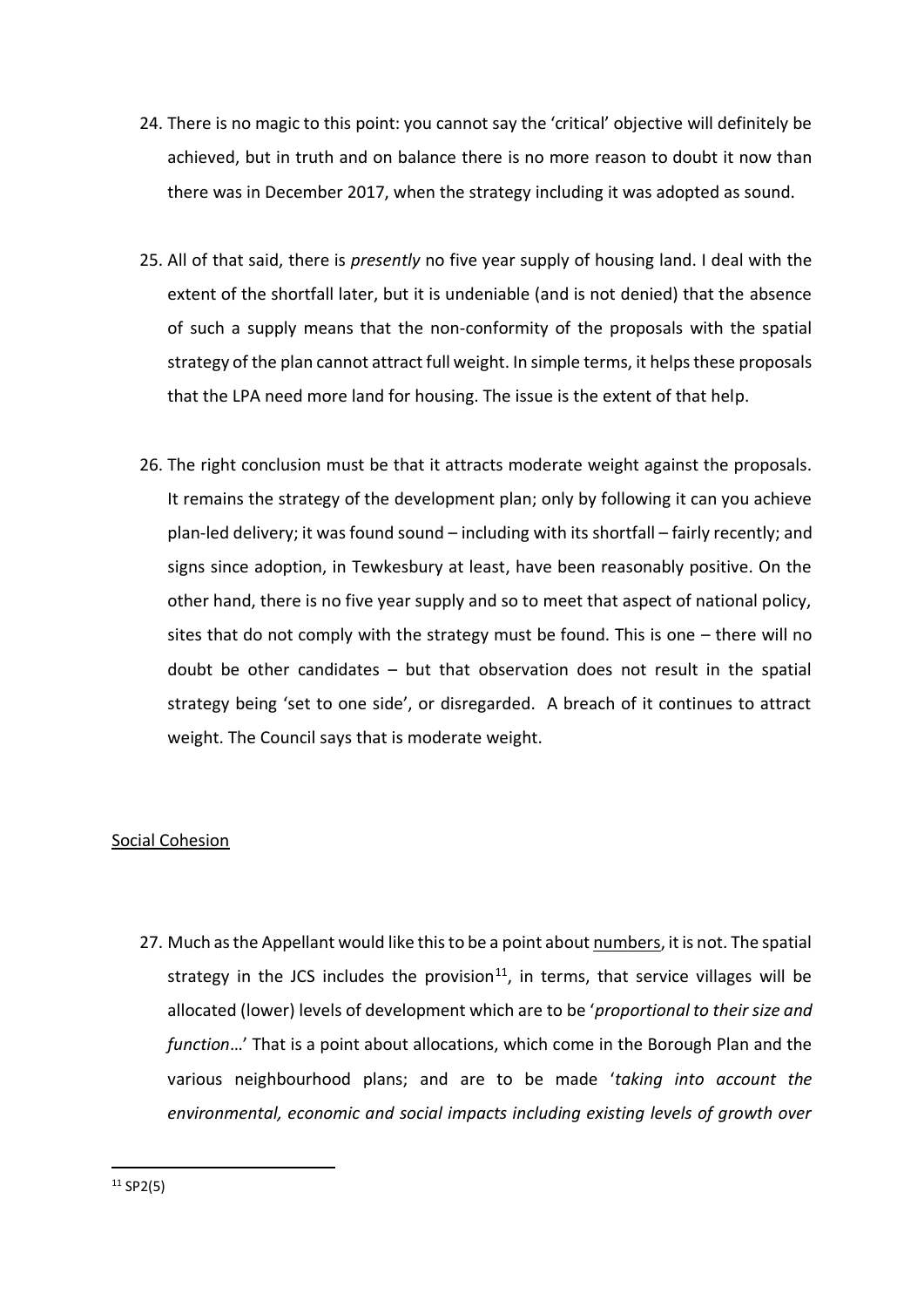*the plan period*'. The strategy recognises that *disproportionate* growth at service villages is not desirable.

- 28. It is worth identifying a few straw men thrown up by the Appellant.
- 29. First, no-one is contending for some kind of adopted 'upper limit' or housing need for Alderton. Instead, Mr Instone patiently made the point that what he was concerned about was whether growth at Alderton – taking into account existing levels of growth there – would be proportional to its size and function.
- 30. Nor was he contending that with the addition of these 28 new houses, Alderton would become something other than a Service Village; or that the entire spatial strategy would be distorted.
- 31. The point is this: having identified a level of provision in the service villages overall (880 new homes over the plan period), which was to be delivered via the Borough Plan and neighbourhood plans, the Council set about distributing that total provision across the various service villages. The emerging Borough Plan says – at 3.15 – that much of that proposed growth has already happened – 793 as at April 2019, and 843 by December 2020<sup>12</sup>.
- 32. There is further insight into the process in the Housing Background Paper<sup>13</sup> which no-one says is adopted policy, but *is* part of the evidence base for the Borough Plan, and the basis for that plan's approach to distributing planned growth across service villages. It obviously attracts weight as a material consideration here.
- 33. In line with JCS Policy SP2, that process sought to ensure that planned growth at each service village was *proportionate*. It identified that of all the factors, in fact size was

<sup>12</sup> Mr Instone's proof at 4.9

<sup>13</sup> CDE.7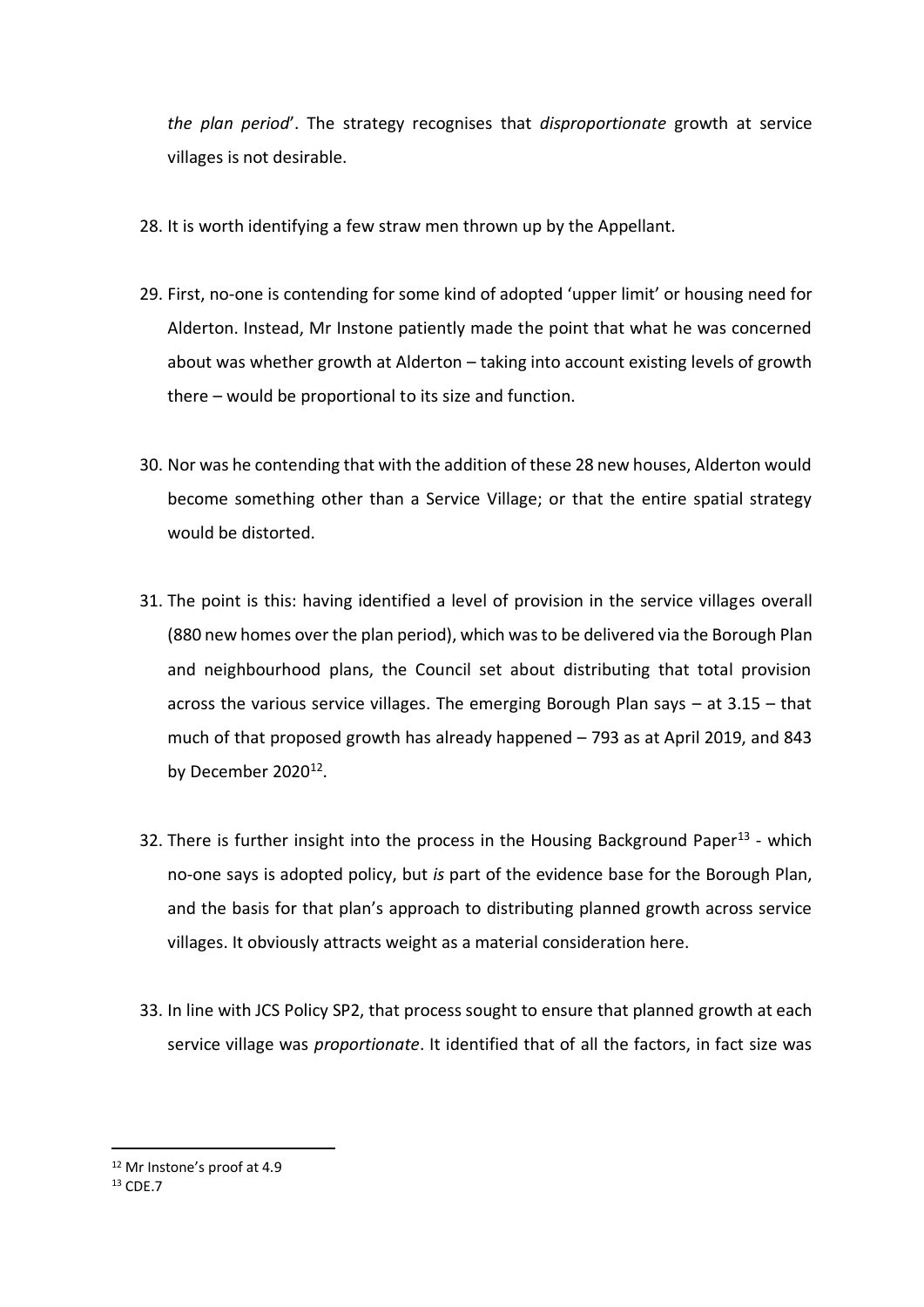the 'critical factor' in determining the character of a service village and was thus given the greatest weight of all the factors affecting distribution.

- 34. The key observation is at 4.31: having correctly identified that new development can bring positive and negative impacts, the paragraph continues "*Negative social impacts can however result where the number of dwellings in a settlement in substantially increased without proportionate increases in infrastructure, employment opportunities and other local services. This risks eroding community cohesion*." It might be observed that this is a statement of the frankly obvious.
- 35. With that in mind, the outcome of the process was recognition that Alderton could provide at least 53 new homes over the plan period, a 19% increase in its size; but in fact it had already seen 75 new dwellings since the start of the plan period – a 27% increase in its size. It was considered that the limit had been reached, and no allocations were made in Alderton<sup>14</sup>. The Neighbourhood Plan essentially followed the same approach, and passed with near-unanimity on a high turnout.
- 36. These proposals are for a further 28 homes in Alderton: meaning 99 now in the plan period, growth in the size of the village in the order of 36%. The point is, that is beyond the sustainable limit and risks community cohesion, however strong it may be now. The point is not the numbers themselves, but the growth. It is no longer proportionate to the size of Alderton as it existed at the start of the plan period.
- 37. As Mr Instone sets out at 4.41-4.49, a series of inspectors considering proposals for growth in Alderton have identified this risk. At Beckford Road, it was said the limit was not reached with those 47 homes. At St Margaret's Drive, those 59 new homes were said to be a disproportionate addition (para 35) and refused; at Willow Bank Road West, the prosed 53 homes were said to cause harm to social cohesion as a substantial expansion of the village, attracting a moderate level of harm against the proposal (that it was not 'determinative' is another straw man: it was considered to be harmful,

<sup>&</sup>lt;sup>14</sup> Albeit that flexibility was built in should further housing be required, by way of a review of the NP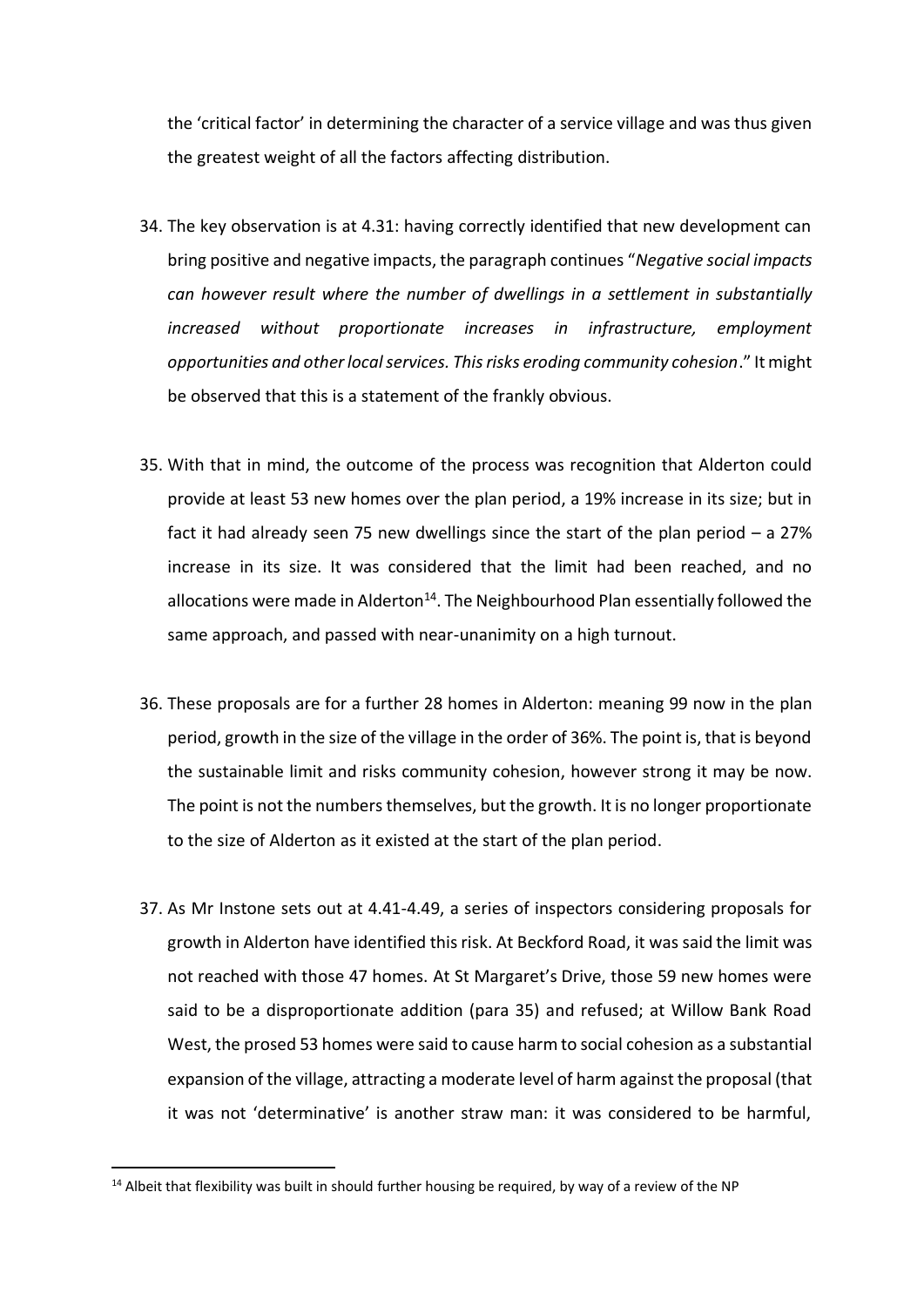which is what is contended for here too). Willow Bank Road East – only 24 new dwellings – was found to be the other side of the line – harmful, but a smaller expansion. Of course, the 24 at Willow Bank Road East and the 28 proposed here amount to 52, not far short of the 'disproportionate' total identified in the two dismissed appeals (albeit accepting Mr Hutchison's point that not all 52 would be delivered 'at once').

- 38. It is not difficult to have considerable sympathy with the people of Alderton: in appeal after appeal they are told by Inspectors that disproportionate growth risks community cohesion; the village delivers growth well above that indicated by the disaggregation process for the TBP; they produce a neighbourhood plan taking account of that; and yet still the housing proposals come, this one right in the middle of the view they consider the most important to protect, and those promoting it asking '*where is the harm*'? This is the second strand of the point: continually seeking to add new housing to the village, in the face of the above, *itself* threatens to harm social cohesion.
- 39. Ultimately there is a point at which a line is crossed. The Council say that the line would be crossed by a yet further 28 dwellings in Alderton.
- 40. In answer to the 'where is the harm' question, Mr Instone pointed you (as do I) to the evidence of the Parish Council. They feel the limit has been reached. You are entitled to give significant weight to their views and knowledge.
- 41. If you agree with them (and the Council) this is a further harm to be weighed in the (tilted) balance.

#### Housing Mix

42. This matter can be very straightforwardly stated. The Reason for Refusal cites policy SD11 of the JCS, in that the mix of homes fails to provide an appropriate mix of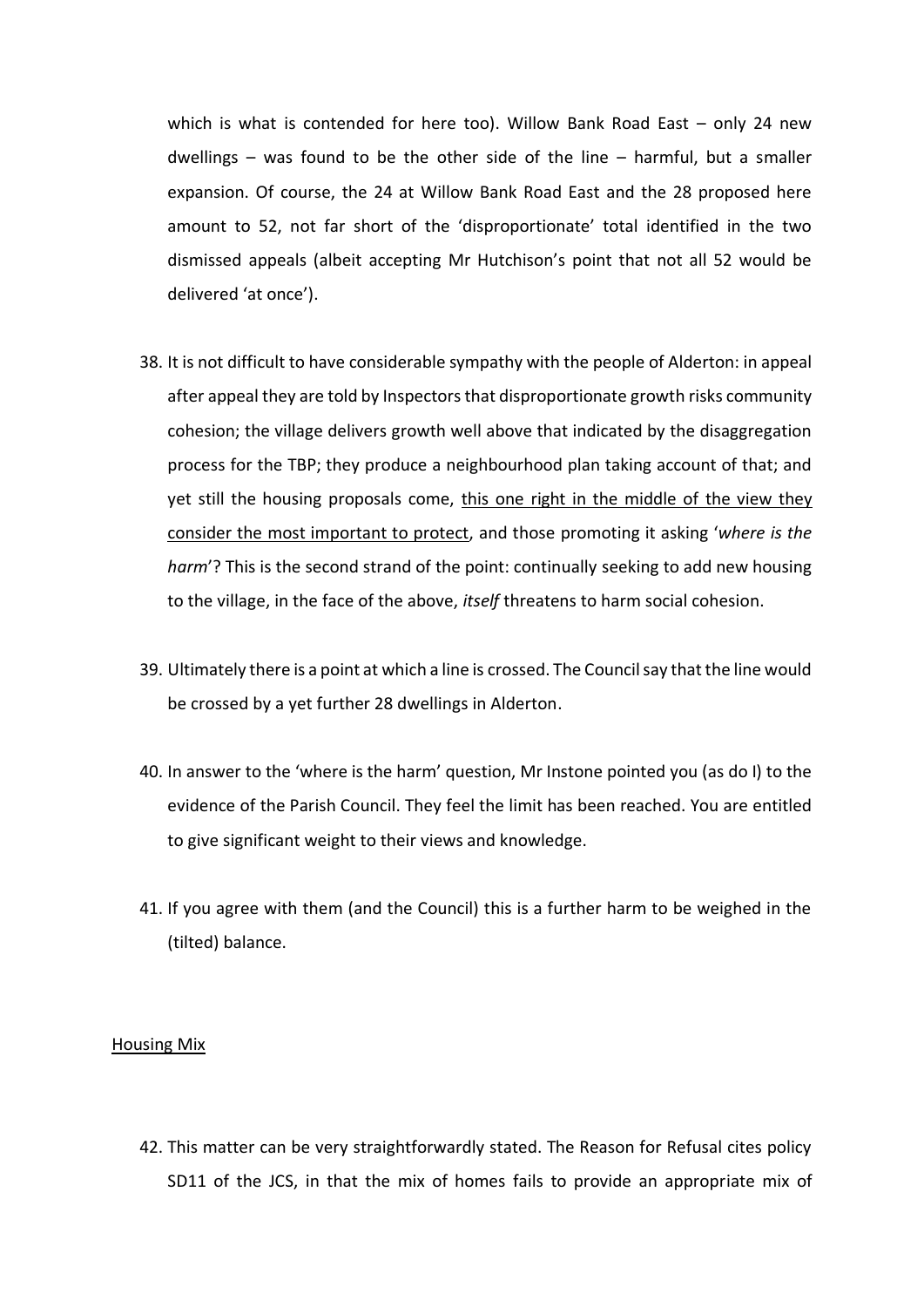dwelling sizes. There is no allegation of a breach of ANDP Policy H4, and the PSoCG confirms (at §8.40) that the proposals do not breach that policy. That same document confirms (at §8.37) that if considered on the number of bedrooms, there is no policy issue; and (at §8.38) that there is no development plan policy setting limits on the sizes of new houses. The issue relates to the 16 market housing units. There is no issue with the mix of affordable housing units.

- 43. For what it is worth, emerging TBP Policy RES13 also refers to a mix of sizes; and the NPPF requires local policies to address the need for various sizes of houses. It is plainly legitimate to seek to control the mix of house sizes.
- 44. The relevant development plan policy is thus clear that what is required is a mix of sizes. The LPA accept at once that, in most cases, the question as to size will be answered by the number of bedrooms  $-$  it is a convenient rule of thumb because, generally, house size and the number of bedrooms within that house are directly related.
- 45. Here, as with any rule of thumb, it doesn't apply rigidly, and isn't an answer in every case. Here, as PI sets out at 6.11, the initial planning application<sup>15</sup> included a mix of 4 2-bedroom units, 7 3-bedroom units and 6 4-bedroom units. The LPA indicated that that mix was not acceptable, and did not match the latest evidence on need.
- 46. The Appellant's response was to 'reclassify' three of the 4-bed units (known as a 'Nessvale' type), by removing an internal partition between two of the 4 bedrooms. This change self-evidently did not change the 'size' of those units.
- 47. The Appellant insists that the result of that reclassification is to bring the mix into line – it is now 4 2-bedroom units, 10 3-bedroom units and 3 4-bedroom units – see Table 2 on p.26 of Mr Instone's PoE. But it is perfectly obvious that the size of the units remains exactly as it was before that change.

<sup>15</sup> See Officer's Report at §7.41 (CDA.37)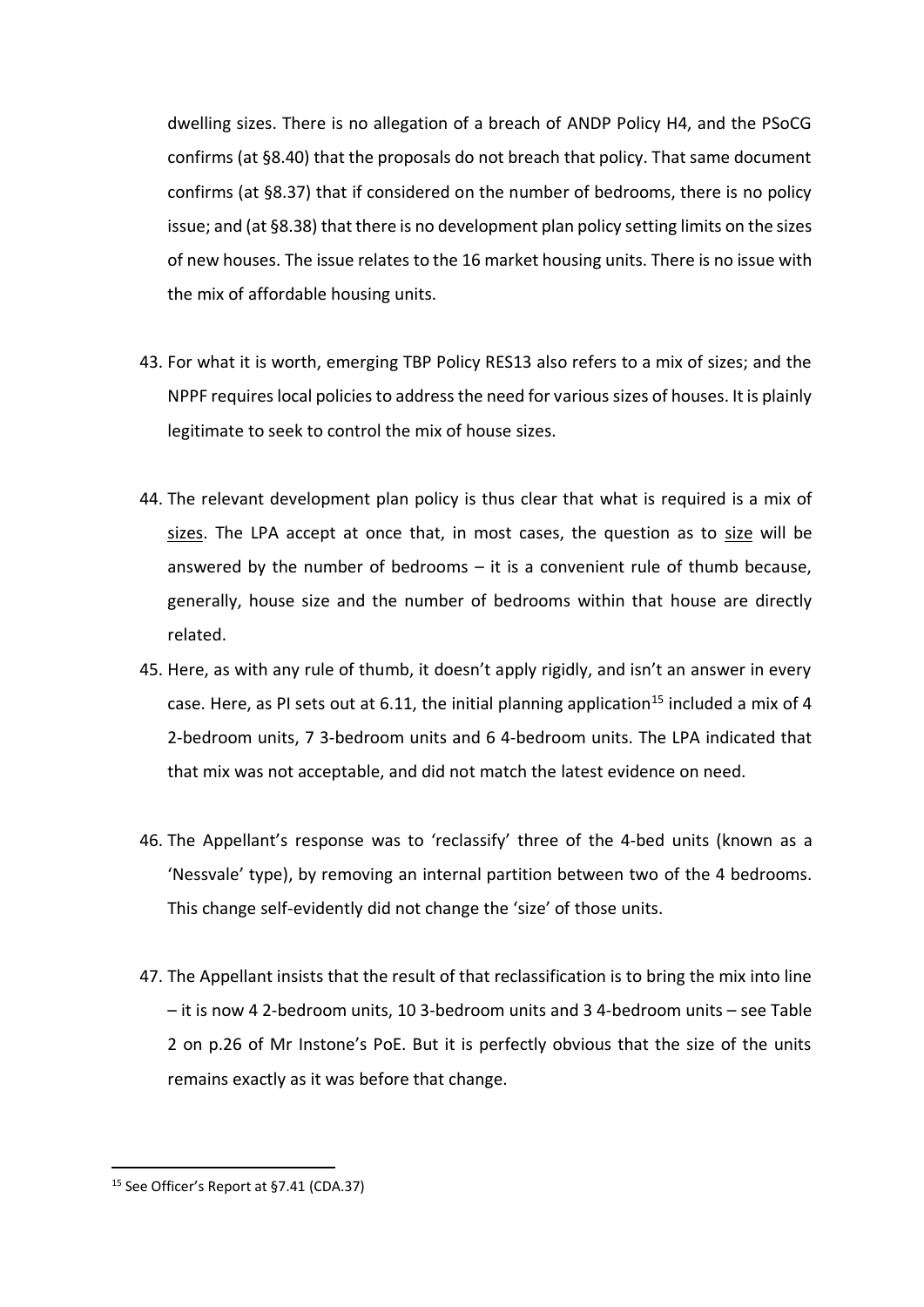- 48. Such an approach makes a mockery of the power to control the mix of housing: as PI said, what if a number of enormous 3-bedroom palaces were proposed? The point is that number of bedrooms is a good rule of thumb as to dwelling size, but is only that: a rule of thumb as to size, which is what actually matters. On occasion – and this is one such occasion - it is clear that you have to look beyond the rule of thumb.
- 49. This isn't a purely technical objection either:
	- a. The purpose of the policy in this regard is to address the needs of the local area  $-$  see SD11(1)(i);
	- b. Local needs were described in the ANDP<sup>16</sup> which notes (at 4.1.28-31) that there was a need to add balance to the housing stock in Alderton with further 2- and 3-bedroom properties particularly, "*for small households wishing to buy into the Parish or existing residents wishing to downsize*."
	- c. The parties agree that the latest assessment of need for Tewkesbury Borough is the Local Housing Needs Assessment 2019 (September 2020) ("LHNA20"), which is CDF.8; and
	- d. That document undeniably talks of a particular mix see the table after §8.36 of the PSoCG – which is expressed in terms of bedroom numbers. It is true that that assessment proceeds as if 'size' was no more than a reference to bedroom numbers, but that does not make it true: the policy continues to require a mix of 'sizes'.
- 50. The LHNA20 suggests a need for 54.4% 3-bedroom units and 28.9% 4-bedroom units; in the context of this site that translates to c.10 3-bedroom units and c.3 4-bed units;
- 51. If the 'rule of thumb' applies, then this is met; but it has to be acknowledged that such an approach would mean 17 market houses of exactly the same size as the initial proposal, which was considered to fall foul of the policy as to mix, and led to the 'change'. That would be an odd outcome.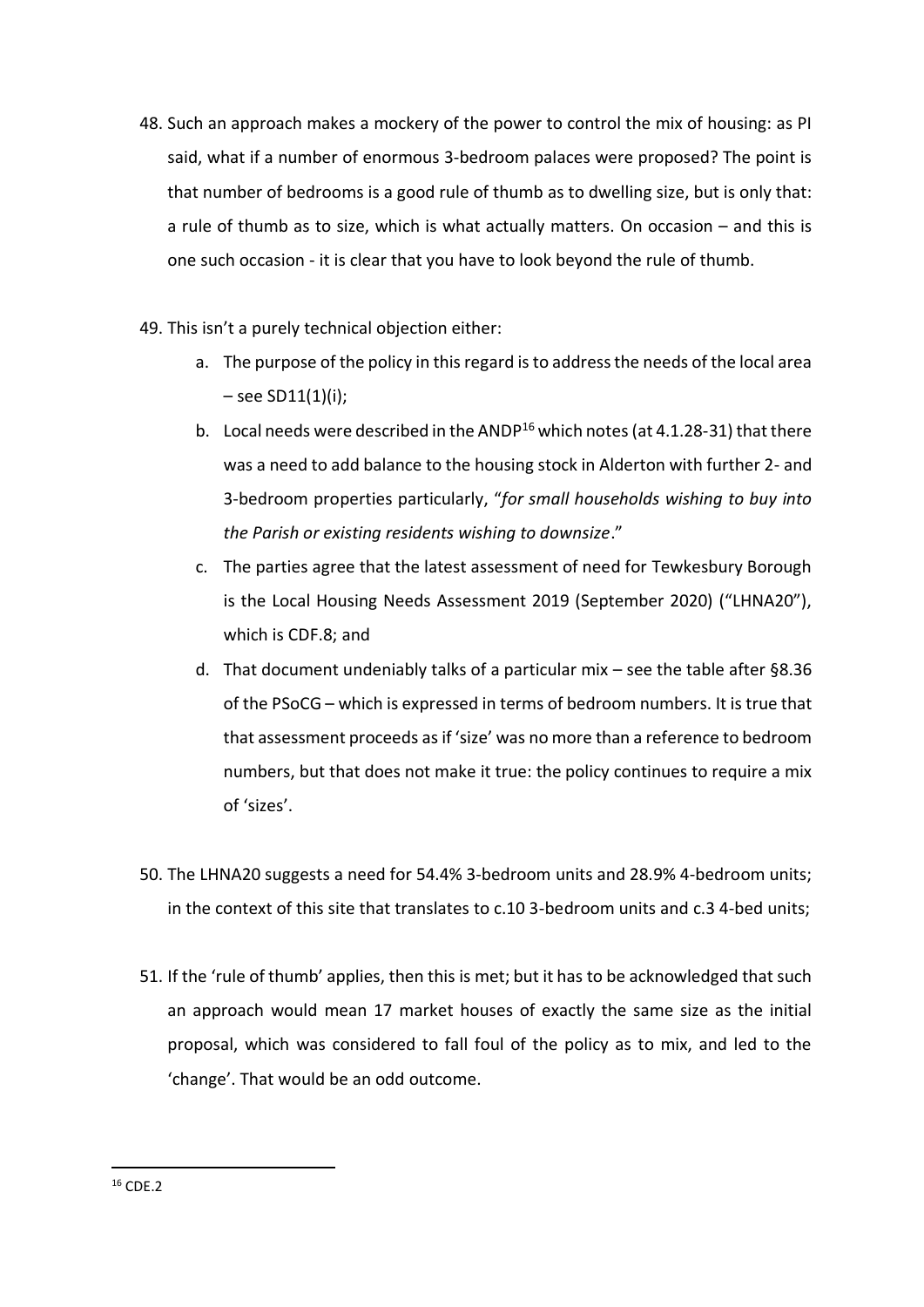52. Understood in that context, Mr Instone's approach is correct: he says that this aspect of the scheme attracts modest weight against planning permission, which is a balanced and sensible conclusion.

#### Benefits

- 53. One of the key (and agreed) benefits of the scheme is its delivery of market and affordable housing. That would be a benefit even if Tewkesbury had a five-year supply, but they do not, so it attracts extra weight.
- 54. The weight is also affected by the extent of the shortfall, about which the parties disagree. As a first point, keen though the Appellant is to point to previous concessions that the shortfall arising from 4.35 years is "substantial", the adjective isn't really the issue (and can be positively unhelpful). It is perhaps self-evident that the shortfall arising from a 4.35 year housing land supply is, whatever adjective you use, considerably less than one that arises from a 2.08 year supply; and should attract commensurately different weight (again, whatever adjective you use).
- 55. This is because, although the existence of a shortfall means that there is a need for new housing sites, and the Council fully accept the shortfall is not marginal, or *de minimis*, the need to grant planning permission on greenfield sites to schemes that cause other harm is considerably reduced where the shortfall is less than a year's worth, than if it is almost three years' worth. It is also relevant that the shortfall isn't going to persist: the Borough Plan, on adoption, will produce a five-year supply.
- 56. On that point, it is no answer to look beyond that into the future and seek to predict what will happen: speculation beyond that, to use of the Standard Method, and to predicted positions in the future, is not of much assistance here. It becomes increasingly uncertain as the variables change. What matters is the position now, when this appeal is to be determined.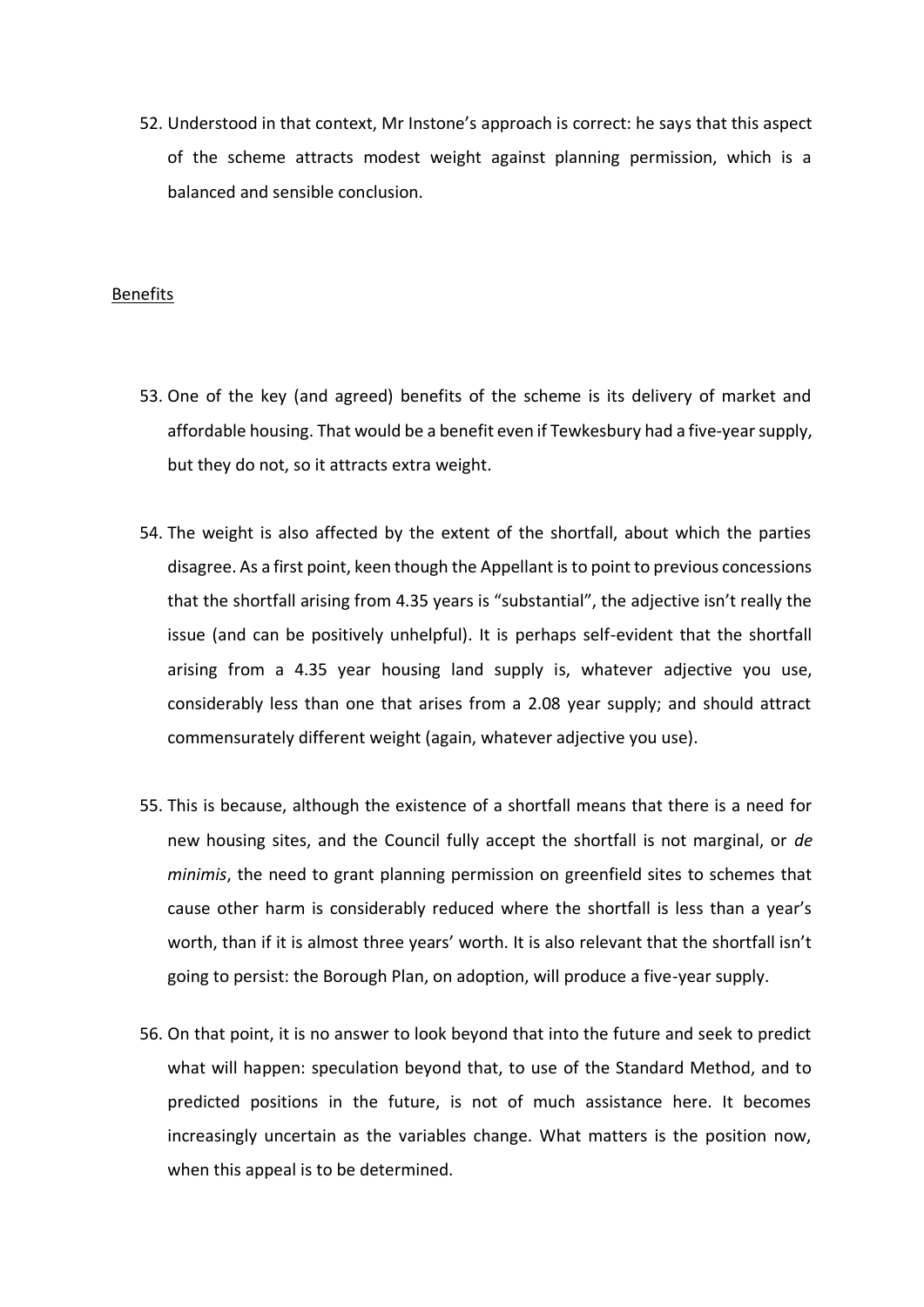57. In any event, some perspective is required:

- a. This is a scheme for up to 28 units, all of which are said to be deliverable before<sup>17</sup> the end of the five-year period we are concerned with; granting planning permission can therefore have no effect at all on the supply beyond 2025;
- b. The fact that it is 28, and not (for example) the 95 at Coombe Hill, must affect the weight to be attached to it; and
- c. The site is in Tewkesbury, so granting planning permission cannot assist in the housing land supply situations in Cheltenham, or Gloucester, or indeed anywhere else. They are not really relevant to this appeal.
- 58. The material<sup>18</sup> controversy between the parties relates to the treatment of past 'oversupply'. That matter is due to be considered by the High Court later in July, but the matter is briefly addressed here:
	- (1) "Over-supply" in this context is describing<sup>19</sup> the (agreed) fact that in Tewkesbury 5579 homes have been delivered since the start of the plan period, whereas at 495 a year (the annualised expression of the total requirement) there would have been 4455. That is an 'oversupply' of  $1,124^{20}$ .
	- (2) It can be expressed as Tewkesbury having met 56% of the total plan period requirement of 9899, after only  $45\frac{21}{1}$  of the plan period; needs have been met earlier than if delivery had run at 495 a year;
	- (3) There is no express policy either requiring, or prohibiting, over-supply as arises here being taken into account; you must exercise your judgment as to how to treat it;

<sup>&</sup>lt;sup>17</sup> DH said in the RTS on social cohesion that they would be delivered by the end of 2024

<sup>&</sup>lt;sup>18</sup> Mr Tiley seemed to agree that there is no material difference between 3.82 and 4.3 here

<sup>19</sup> HSoCG at 2.6

<sup>20</sup> See Table at p.9 of Ms Millman's proof, at the first three rows

 $21$  9 of the 20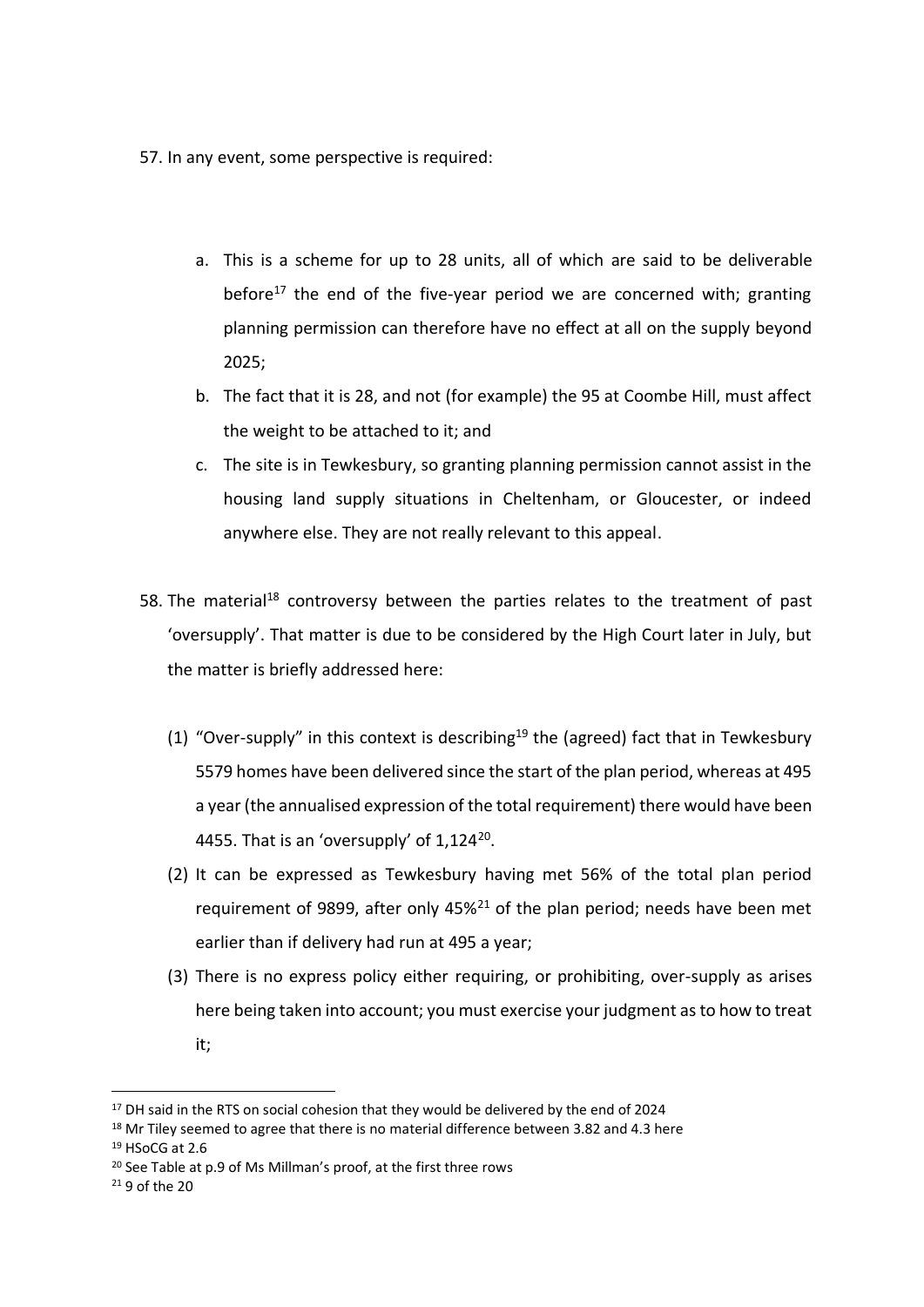- (4) It should be remembered that the task is to demonstrate a five-year supply "*against the housing requirement set out in adopted strategic policies*" (NPPF§73). That housing requirement is 9899 dwellings by 2031. No strategic policy talks of '495 a year';
- (5) That requirement is itself an expression of the delicate balance in planning, between the need for new housing, and the need to protect areas of environmental and other value from harm. It represents a compromise of that tension;
- (6) It would also, if it is met, represent<sup>22</sup> a 'significant boost to the supply of housing' – that is what NPPF requires – an objective assessment of needs arising and planning to meet them – here, the requirement is designed to meet more than the demographic need, as explained by Ms Millman at 3.3;
- (7) Thus the point of the requirement to maintain a five-year supply is to ensure that delivery of that figure stays on track: to minimise the harmful outcome of 2031 arriving and fewer than 9899 homes having been delivered;
- (8) That 9899 is a minimum is nothing to the point here: what the planning system intends with this requirement to demonstrate a five-year supply is ensure that the minimum is met. It does not contain any imperative to *exceed* that minimum, or any sanction for doing so if that can be done sustainably – what matters is that it is not undershot. That follows from my observation about it being the expression of a compromise between competing interests; and is also borne out in the requirement to add a buffer – not extra homes above the 9899, but "*moved forward from later in the plan period<sup>23</sup>*";
- (9) In that context, Tewkesbury simply wish to recognise that, in the exercise intended to ensure that the requirement of 9899 is ultimately met, they are well ahead of the rate; more than a thousand more homes have been delivered than the annual average delivery rate would indicate; the needs of more than a thousand households in need of a new home have been met early;

<sup>22</sup> Accepted by DH and NT in xx

<sup>23</sup> NPPF§73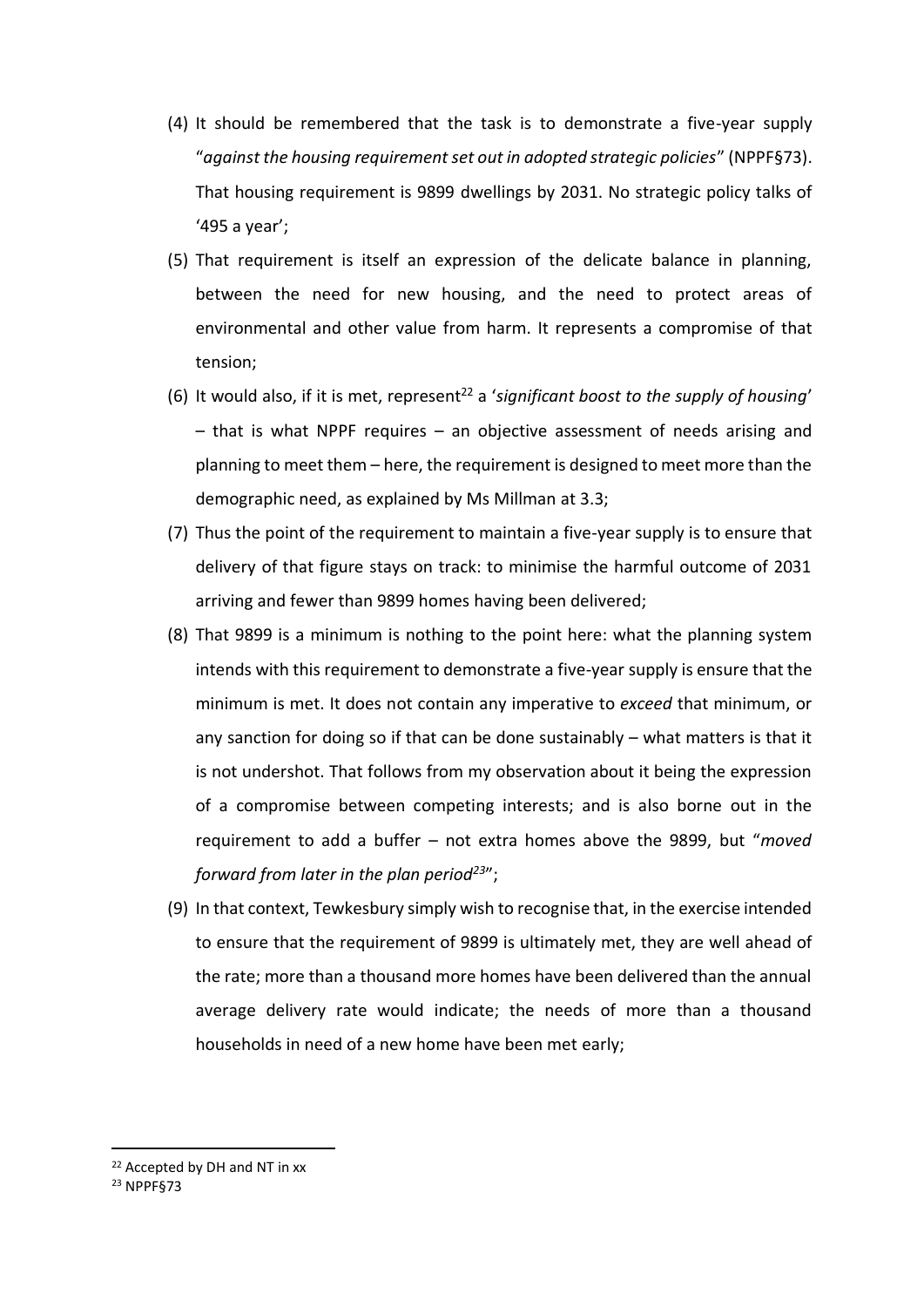- (10) More strikingly, only 44%<sup>24</sup> of that total is left to be delivered in the remaining eleven years of the plan, and if that is achieved, the minimum will have been met – that is not to say it is a maximum, or absolute target, but **it is to recognise that this exercise is about ensuring that minimum is not undershot**. Mr Tiley's answers when this numerical truth was put to him descended into the obscure: his attempt to explain when he would, and would not, take account of the effect of past oversupply was entirely opaque.
- 59. No decision on this aspect is binding upon you: in truth there have been inspectors that have gone either way, both in this Borough and elsewhere in the country. Nor has the High Court given any indication (yet) on what the proper approach should be. The best that can be said in this regard is that the JCS Inspector, the Borough Plan Inspector, and the latest decision in Tewkesbury<sup>25</sup>, all accept the Council's approach.
- 60. None of Mr Tiley's points in favour of leaving this oversupply out of account, and proceeding as if in fact 495 a year had been delivered since 2011, really convince:
	- a. His approach asks you to treat the housing land supply position in this borough in *exactly* the same way as if instead of 5579 homes delivered to date, only 4455 had been delivered; that can't be right;
	- b. Indeed the logic of his approach means that you would treat as the same a scenario in which 9899 (i.e. all) of the housing requirement had been delivered to date – that is obviously absurd; a point he appeared to recgnise in trying to explain why that would *not* be his approach for 9899, or (possibly) 9500. It was not clear where, for him, the line might be drawn;
	- c. That the Standard Method incorporates reference to the annual average delivery rate when addressing the 'cap' is nothing to the point at all;
	- d. Nor is the fact that the Housing Delivery Test uses annual average requirements to determine pass or fail over past years – in fact (for what it is

<sup>24</sup> 4320 of 9899

<sup>&</sup>lt;sup>25</sup> At Coombe Hill, having had the benefit of Mr Tiley's expertise on the issue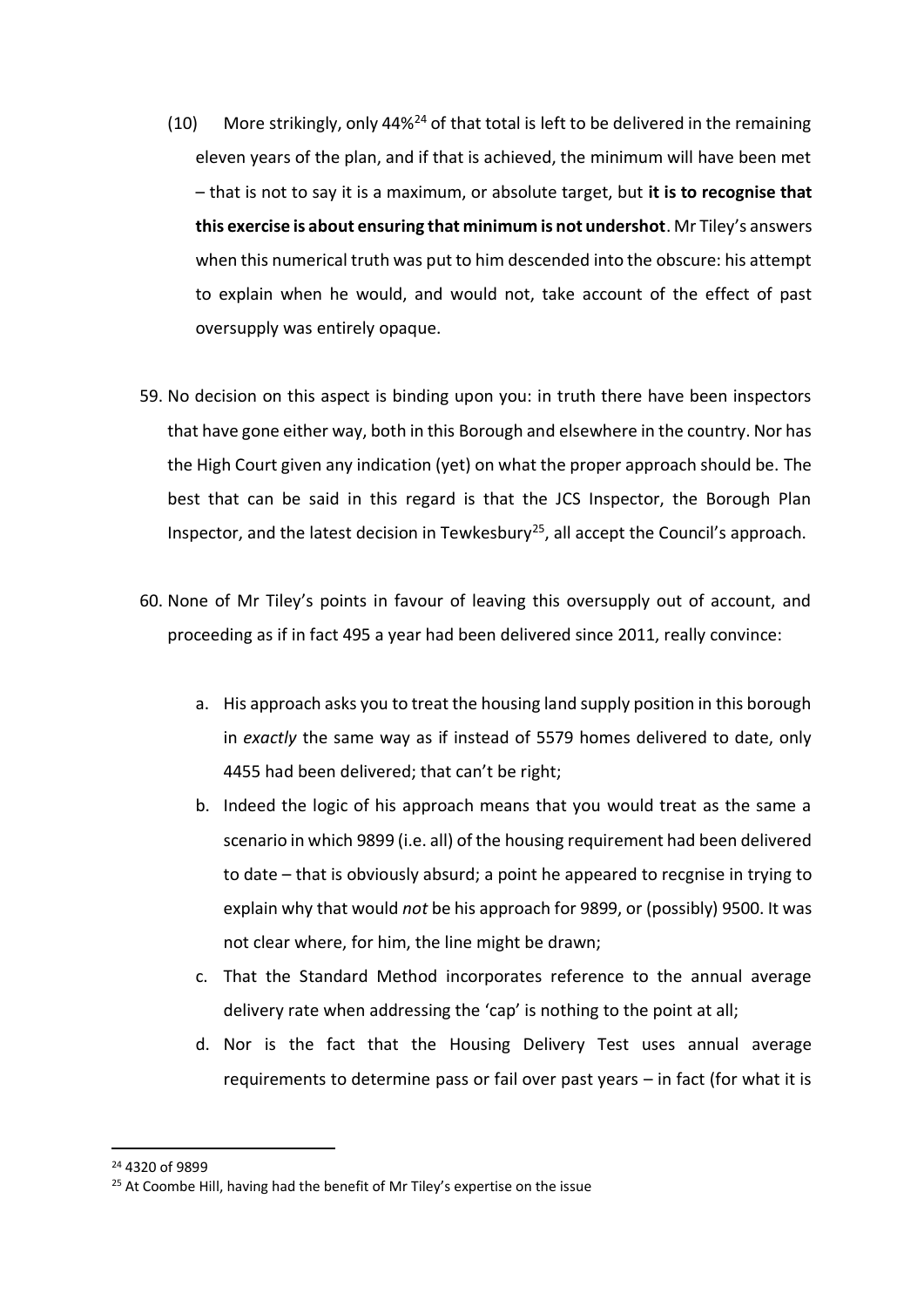worth, this being a very different exercise) the HDT *does* take account of past over-supply because the three-year total is cumulative;

- e. The oversupply is not 'notional' in the way he describes: *all* housing land supply calculations are notional in that needs do not arise at an even rate, people do not confine themselves to one district, or area, or housing market area, or even country. The whole exercise has an unavoidable element of the theoretical about it, but that does not mean we can avoid its implications, or should ignore the reality on the ground – here, against Tewkesbury's identified need, significantly more than half of the total homes have been delivered, well *before* the half-way point of the plan period – there is nothing notional about that;
- f. Taking account of that reality does not affect future delivery in this borough: it affects how much weight to be attributed to *this scheme's* contribution of 28 houses. That is literally all. The forum for considering how it might affect future delivery is the plan process, and we know what approach to this issue has been taken there;
- g. The approach does not risk missing the target: on the contrary, it is all about meeting the target and not falling below it, which is what is actually required. If Tewkesbury saw delivery at 495 dwellings a year every year until year 20 of the period, and then only 494, the target would be undershot. That is just the nature of targets. No-one is asking to stop delivering once 495 dwellings in a year has been met; Tewkesbury simply ask that you recognise they have delivered ahead of schedule, which is relevant to the risk of missing the 2031 target, when considering this appeal and the value of its contribution of 28 houses;
- 61. Although I said that no inspector decision is binding, and there are decisions pointing both ways, I commend in particular the reasoning of the Middleton Cheney inspector<sup>26</sup> as to the approach here – in particular her observations that to continue to 'require' 495 a year even where fewer than that is in fact required because of past over-supply

<sup>26</sup> CDI-25